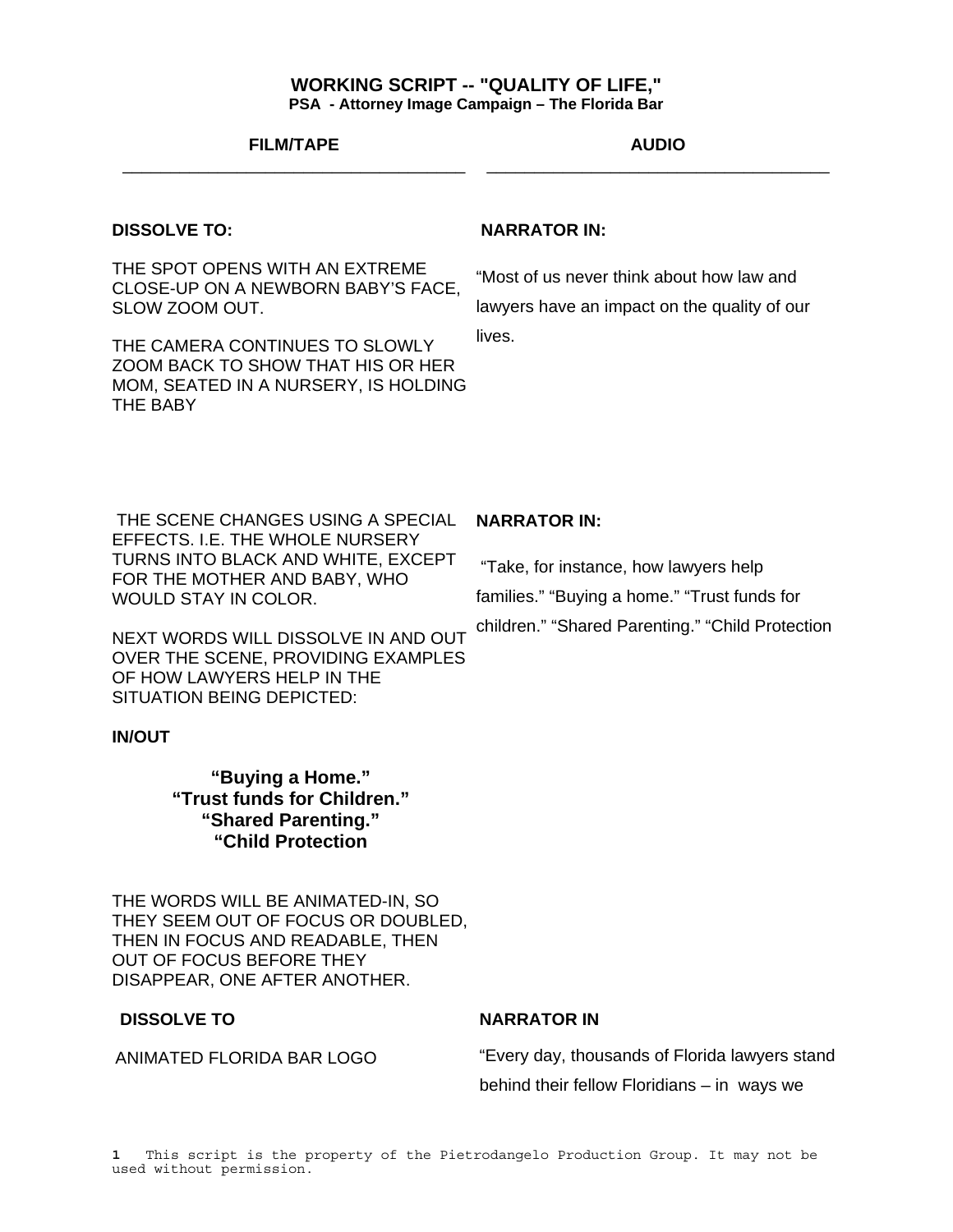# **WORKING SCRIPT -- "QUALITY OF LIFE," PSA - Attorney Image Campaign – The Florida Bar**

often don't realize --

protecting rights, pursuing justice, and promoting professionalism – Florida attorneys and the Florida Bar.

# **DISSOLVE TO BLACK**

# **NARRATOR IN:**

DISSOLVE IN WHITE LETTERS

www.flabar.com

**FADE TO BLACK** 

Learn more about Florida Lawyers and your rights under Florida Law. Visit us at www dot flabar dot com.

PARTYGOER 2, UNDER ABOVE, FADING

What about the one about,,,

**AUDIO OUT**